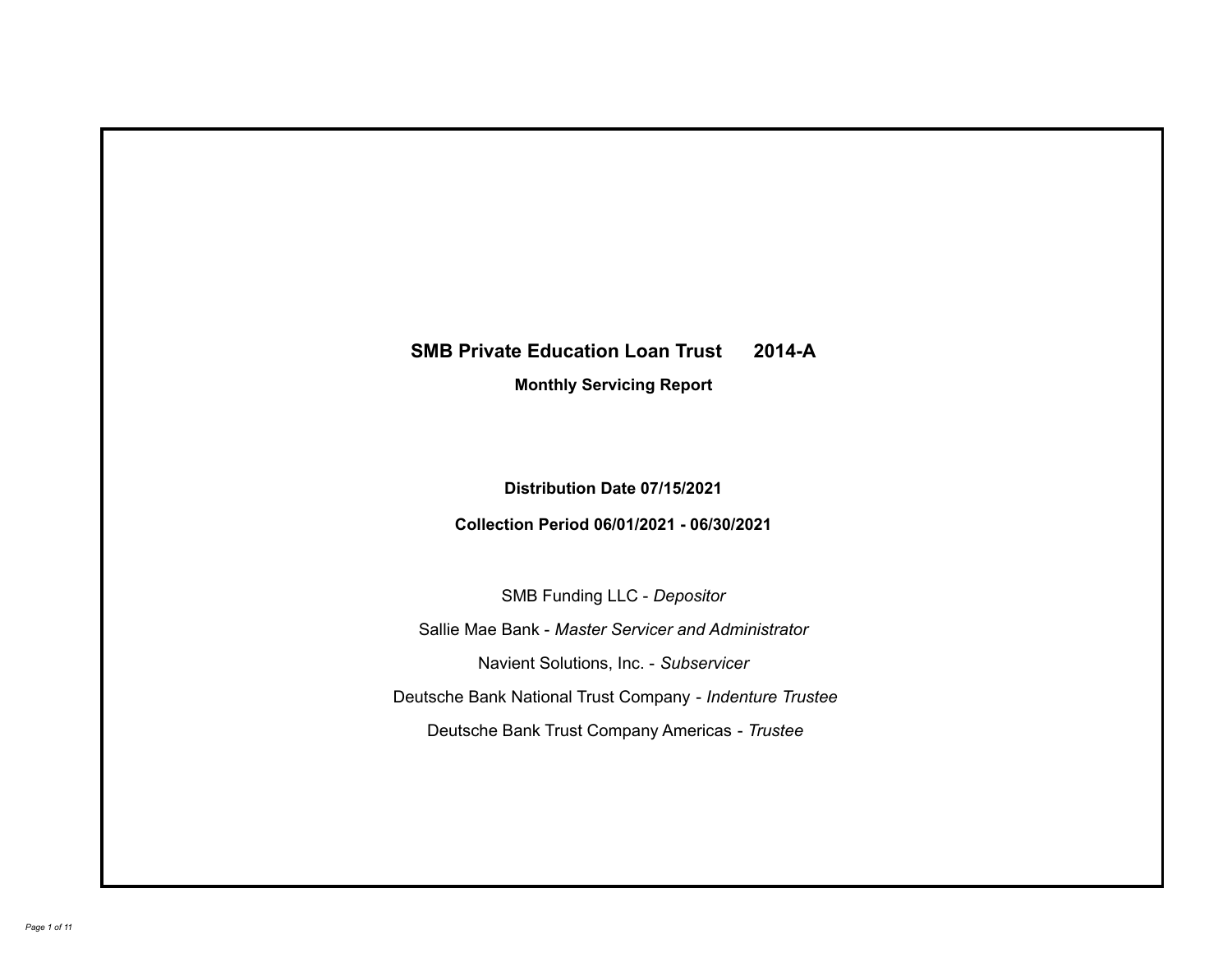| A           | <b>Student Loan Portfolio Characteristics</b>   |                   | 08/07/2014       | 05/31/2021       | 06/30/2021       |
|-------------|-------------------------------------------------|-------------------|------------------|------------------|------------------|
|             | <b>Principal Balance</b>                        |                   | \$361,523,983.59 | \$130,340,841.07 | \$128,166,986.52 |
|             | Interest to be Capitalized Balance              |                   | 17,313,307.43    | 1,782,868.93     | 1,676,056.60     |
|             | Pool Balance                                    |                   | \$378,837,291.02 | \$132,123,710.00 | \$129,843,043.12 |
|             | Weighted Average Coupon (WAC)                   |                   | 7.81%            | 7.77%            | 7.77%            |
|             | Weighted Average Remaining Term                 |                   | 138.29           | 180.49           | 180.98           |
|             | Number of Loans                                 |                   | 33,555           | 11,896           | 11,722           |
|             | Number of Borrowers                             |                   | 26,651           | 9,362            | 9,228            |
|             | Pool Factor                                     |                   |                  | 0.348761099      | 0.342740924      |
|             | Since Issued Total Constant Prepayment Rate (1) |                   |                  | 6.99%            | 6.94%            |
| B           | <b>Debt Securities</b>                          | <b>Cusip/Isin</b> | 06/15/2021       |                  | 07/15/2021       |
|             | A <sub>2</sub> A                                | 784456AB1         | \$1,775,363.71   |                  | \$667,143.08     |
|             | A2B                                             | 784456AC9         | \$1,775,363.71   |                  | \$667,143.08     |
|             | A <sub>3</sub>                                  | 784456AD7         | \$50,000,000.00  |                  | \$50,000,000.00  |
|             | B                                               | 784456AE5         | \$36,000,000.00  |                  | \$36,000,000.00  |
|             | $\mathsf{C}$                                    | 784456AF2         | \$42,000,000.00  |                  | \$42,000,000.00  |
|             |                                                 |                   |                  |                  |                  |
| $\mathbf C$ |                                                 |                   |                  |                  |                  |
|             | <b>Certificates</b>                             | Cusip/Isin        | 06/15/2021       |                  | 07/15/2021       |
|             | <b>Excess Distribution</b>                      | 784456105         | \$100,000.00     |                  | \$100,000.00     |
|             |                                                 |                   |                  |                  |                  |
| D           | <b>Account Balances</b>                         |                   | 06/15/2021       |                  | 07/15/2021       |
|             | Reserve Account Balance                         |                   | \$958,735.00     |                  | \$958,735.00     |
|             |                                                 |                   |                  |                  |                  |
| E           | <b>Asset / Liability</b>                        |                   | 06/15/2021       |                  | 07/15/2021       |
|             | Overcollateralization Percentage *              |                   | 32.22%           |                  | 32.74%           |
|             | Specified Overcollateralization Amount *        |                   | \$42,184,330.00  |                  | \$42,184,330.00  |
|             | Actual Overcollateralization Amount *           |                   | \$42,572,982.58  |                  | \$42,508,756.96  |

\* Based on the Rated debt securities (Class A and Class B Bonds)

(1) Since Issued Total CPR calculations found in monthly servicing reports issued on or prior to September 15, 2015 originally included loans that were removed from the pool by the sponsor because they became ineligible for the pool between the cut-off date and settlement date. On October 5, 2015, Since Issued Total CPR calculations were revised to exclude these loans and all prior monthly servicing reports were restated. For additional information, see 'Since Issued CPR Methodology' found on page 11 of this report.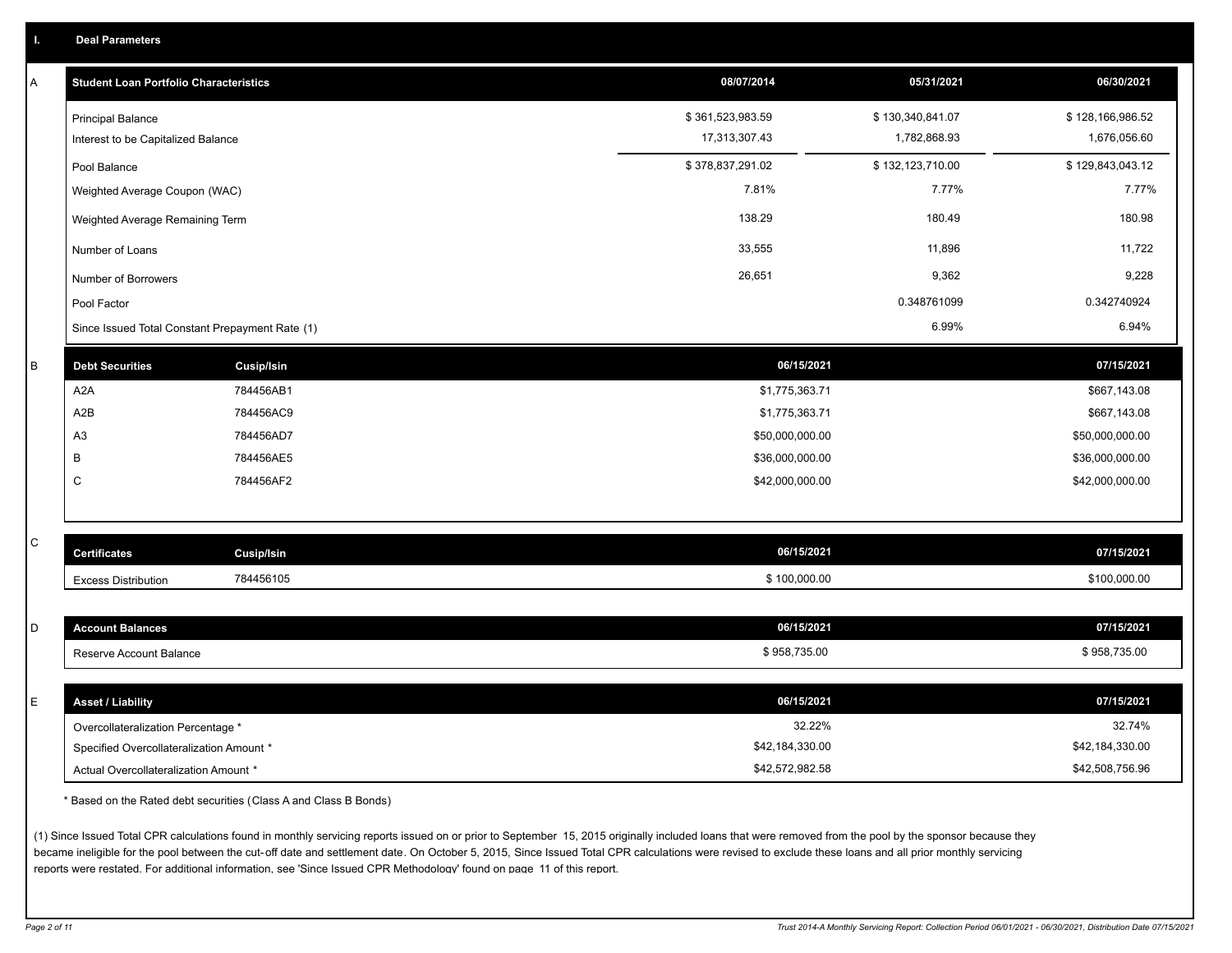| 2,322,472.44<br><b>Borrower Principal</b><br>0.00<br><b>Consolidation Activity Principal</b><br>0.00<br>Seller Principal Reimbursement<br>0.00<br>Servicer Principal Reimbursement<br>0.00<br>Delinquent Principal Purchases by Servicer<br>0.00<br><b>Other Principal Deposits</b><br>\$2,322,472.44<br><b>Total Principal Receipts</b><br>в<br><b>Student Loan Interest Receipts</b><br>650,063.70<br><b>Borrower Interest</b><br>0.00<br><b>Consolidation Activity Interest</b><br>0.00<br>Seller Interest Reimbursement<br>0.00<br>Servicer Interest Reimbursement<br>0.00<br>Delinquent Interest Purchases by Servicer<br>3,872.14<br><b>Other Interest Deposits</b><br>\$653,935.84<br><b>Total Interest Receipts</b><br>\$16,025.90<br>C<br><b>Recoveries on Realized Losses</b><br>\$74.40<br>D<br><b>Investment Income</b><br>\$0.00<br>E<br><b>Funds Borrowed from Next Collection Period</b><br>\$0.00<br>F<br><b>Funds Repaid from Prior Collection Period</b><br>\$0.00<br>G<br>Loan Sale or Purchase Proceeds<br>\$0.00<br><b>Initial Deposits to Collection Account</b><br>н<br>\$0.00<br><b>Excess Transferred from Other Accounts</b><br>\$0.00<br><b>Borrower Benefit Reimbursements</b><br>J<br>\$0.00<br><b>Gross Swap Receipt</b><br>Κ<br>\$0.00<br><b>Other Deposits</b><br>L<br>\$0.00<br><b>Other Fees Collected</b><br>м<br>\$2,992,508.58<br>N<br><b>AVAILABLE FUNDS</b><br>\$148,617.89<br>O<br>Non-Cash Principal Activity During Collection Period<br>\$0.00<br>P<br>Aggregate Purchased Amounts by the Depositor, Servicer or Seller<br>\$0.00<br>Q<br>Aggregate Loan Substitutions | Α | <b>Student Loan Principal Receipts</b> |  |
|-------------------------------------------------------------------------------------------------------------------------------------------------------------------------------------------------------------------------------------------------------------------------------------------------------------------------------------------------------------------------------------------------------------------------------------------------------------------------------------------------------------------------------------------------------------------------------------------------------------------------------------------------------------------------------------------------------------------------------------------------------------------------------------------------------------------------------------------------------------------------------------------------------------------------------------------------------------------------------------------------------------------------------------------------------------------------------------------------------------------------------------------------------------------------------------------------------------------------------------------------------------------------------------------------------------------------------------------------------------------------------------------------------------------------------------------------------------------------------------------------------------------------------------------------------------------------------------------------------------------|---|----------------------------------------|--|
|                                                                                                                                                                                                                                                                                                                                                                                                                                                                                                                                                                                                                                                                                                                                                                                                                                                                                                                                                                                                                                                                                                                                                                                                                                                                                                                                                                                                                                                                                                                                                                                                                   |   |                                        |  |
|                                                                                                                                                                                                                                                                                                                                                                                                                                                                                                                                                                                                                                                                                                                                                                                                                                                                                                                                                                                                                                                                                                                                                                                                                                                                                                                                                                                                                                                                                                                                                                                                                   |   |                                        |  |
|                                                                                                                                                                                                                                                                                                                                                                                                                                                                                                                                                                                                                                                                                                                                                                                                                                                                                                                                                                                                                                                                                                                                                                                                                                                                                                                                                                                                                                                                                                                                                                                                                   |   |                                        |  |
|                                                                                                                                                                                                                                                                                                                                                                                                                                                                                                                                                                                                                                                                                                                                                                                                                                                                                                                                                                                                                                                                                                                                                                                                                                                                                                                                                                                                                                                                                                                                                                                                                   |   |                                        |  |
|                                                                                                                                                                                                                                                                                                                                                                                                                                                                                                                                                                                                                                                                                                                                                                                                                                                                                                                                                                                                                                                                                                                                                                                                                                                                                                                                                                                                                                                                                                                                                                                                                   |   |                                        |  |
|                                                                                                                                                                                                                                                                                                                                                                                                                                                                                                                                                                                                                                                                                                                                                                                                                                                                                                                                                                                                                                                                                                                                                                                                                                                                                                                                                                                                                                                                                                                                                                                                                   |   |                                        |  |
|                                                                                                                                                                                                                                                                                                                                                                                                                                                                                                                                                                                                                                                                                                                                                                                                                                                                                                                                                                                                                                                                                                                                                                                                                                                                                                                                                                                                                                                                                                                                                                                                                   |   |                                        |  |
|                                                                                                                                                                                                                                                                                                                                                                                                                                                                                                                                                                                                                                                                                                                                                                                                                                                                                                                                                                                                                                                                                                                                                                                                                                                                                                                                                                                                                                                                                                                                                                                                                   |   |                                        |  |
|                                                                                                                                                                                                                                                                                                                                                                                                                                                                                                                                                                                                                                                                                                                                                                                                                                                                                                                                                                                                                                                                                                                                                                                                                                                                                                                                                                                                                                                                                                                                                                                                                   |   |                                        |  |
|                                                                                                                                                                                                                                                                                                                                                                                                                                                                                                                                                                                                                                                                                                                                                                                                                                                                                                                                                                                                                                                                                                                                                                                                                                                                                                                                                                                                                                                                                                                                                                                                                   |   |                                        |  |
|                                                                                                                                                                                                                                                                                                                                                                                                                                                                                                                                                                                                                                                                                                                                                                                                                                                                                                                                                                                                                                                                                                                                                                                                                                                                                                                                                                                                                                                                                                                                                                                                                   |   |                                        |  |
|                                                                                                                                                                                                                                                                                                                                                                                                                                                                                                                                                                                                                                                                                                                                                                                                                                                                                                                                                                                                                                                                                                                                                                                                                                                                                                                                                                                                                                                                                                                                                                                                                   |   |                                        |  |
|                                                                                                                                                                                                                                                                                                                                                                                                                                                                                                                                                                                                                                                                                                                                                                                                                                                                                                                                                                                                                                                                                                                                                                                                                                                                                                                                                                                                                                                                                                                                                                                                                   |   |                                        |  |
|                                                                                                                                                                                                                                                                                                                                                                                                                                                                                                                                                                                                                                                                                                                                                                                                                                                                                                                                                                                                                                                                                                                                                                                                                                                                                                                                                                                                                                                                                                                                                                                                                   |   |                                        |  |
|                                                                                                                                                                                                                                                                                                                                                                                                                                                                                                                                                                                                                                                                                                                                                                                                                                                                                                                                                                                                                                                                                                                                                                                                                                                                                                                                                                                                                                                                                                                                                                                                                   |   |                                        |  |
|                                                                                                                                                                                                                                                                                                                                                                                                                                                                                                                                                                                                                                                                                                                                                                                                                                                                                                                                                                                                                                                                                                                                                                                                                                                                                                                                                                                                                                                                                                                                                                                                                   |   |                                        |  |
|                                                                                                                                                                                                                                                                                                                                                                                                                                                                                                                                                                                                                                                                                                                                                                                                                                                                                                                                                                                                                                                                                                                                                                                                                                                                                                                                                                                                                                                                                                                                                                                                                   |   |                                        |  |
|                                                                                                                                                                                                                                                                                                                                                                                                                                                                                                                                                                                                                                                                                                                                                                                                                                                                                                                                                                                                                                                                                                                                                                                                                                                                                                                                                                                                                                                                                                                                                                                                                   |   |                                        |  |
|                                                                                                                                                                                                                                                                                                                                                                                                                                                                                                                                                                                                                                                                                                                                                                                                                                                                                                                                                                                                                                                                                                                                                                                                                                                                                                                                                                                                                                                                                                                                                                                                                   |   |                                        |  |
|                                                                                                                                                                                                                                                                                                                                                                                                                                                                                                                                                                                                                                                                                                                                                                                                                                                                                                                                                                                                                                                                                                                                                                                                                                                                                                                                                                                                                                                                                                                                                                                                                   |   |                                        |  |
|                                                                                                                                                                                                                                                                                                                                                                                                                                                                                                                                                                                                                                                                                                                                                                                                                                                                                                                                                                                                                                                                                                                                                                                                                                                                                                                                                                                                                                                                                                                                                                                                                   |   |                                        |  |
|                                                                                                                                                                                                                                                                                                                                                                                                                                                                                                                                                                                                                                                                                                                                                                                                                                                                                                                                                                                                                                                                                                                                                                                                                                                                                                                                                                                                                                                                                                                                                                                                                   |   |                                        |  |
|                                                                                                                                                                                                                                                                                                                                                                                                                                                                                                                                                                                                                                                                                                                                                                                                                                                                                                                                                                                                                                                                                                                                                                                                                                                                                                                                                                                                                                                                                                                                                                                                                   |   |                                        |  |
|                                                                                                                                                                                                                                                                                                                                                                                                                                                                                                                                                                                                                                                                                                                                                                                                                                                                                                                                                                                                                                                                                                                                                                                                                                                                                                                                                                                                                                                                                                                                                                                                                   |   |                                        |  |
|                                                                                                                                                                                                                                                                                                                                                                                                                                                                                                                                                                                                                                                                                                                                                                                                                                                                                                                                                                                                                                                                                                                                                                                                                                                                                                                                                                                                                                                                                                                                                                                                                   |   |                                        |  |
|                                                                                                                                                                                                                                                                                                                                                                                                                                                                                                                                                                                                                                                                                                                                                                                                                                                                                                                                                                                                                                                                                                                                                                                                                                                                                                                                                                                                                                                                                                                                                                                                                   |   |                                        |  |
|                                                                                                                                                                                                                                                                                                                                                                                                                                                                                                                                                                                                                                                                                                                                                                                                                                                                                                                                                                                                                                                                                                                                                                                                                                                                                                                                                                                                                                                                                                                                                                                                                   |   |                                        |  |
|                                                                                                                                                                                                                                                                                                                                                                                                                                                                                                                                                                                                                                                                                                                                                                                                                                                                                                                                                                                                                                                                                                                                                                                                                                                                                                                                                                                                                                                                                                                                                                                                                   |   |                                        |  |
|                                                                                                                                                                                                                                                                                                                                                                                                                                                                                                                                                                                                                                                                                                                                                                                                                                                                                                                                                                                                                                                                                                                                                                                                                                                                                                                                                                                                                                                                                                                                                                                                                   |   |                                        |  |
|                                                                                                                                                                                                                                                                                                                                                                                                                                                                                                                                                                                                                                                                                                                                                                                                                                                                                                                                                                                                                                                                                                                                                                                                                                                                                                                                                                                                                                                                                                                                                                                                                   |   |                                        |  |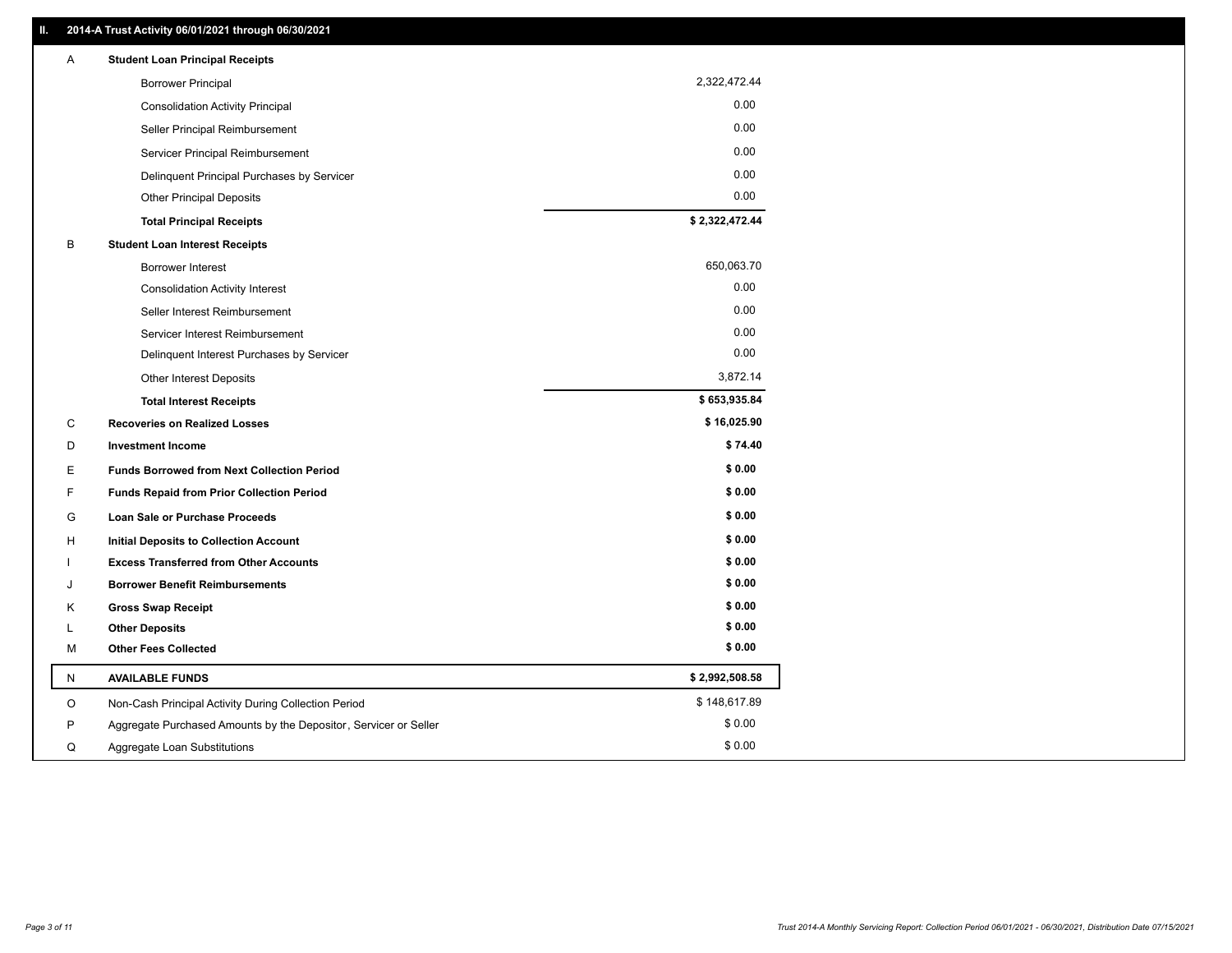|                   |                         |                          |         | 06/30/2021 |                  |                |                          |         | 05/31/2021 |                  |                |
|-------------------|-------------------------|--------------------------|---------|------------|------------------|----------------|--------------------------|---------|------------|------------------|----------------|
|                   |                         | <b>Wtd Avg</b><br>Coupon | # Loans | Principal  |                  | % of Principal | <b>Wtd Avg</b><br>Coupon | # Loans | Principal  |                  | % of Principal |
| INTERIM:          | IN SCHOOL               |                          | 8.24%   | 53         | \$769,857.74     | 0.593%         |                          | 8.41%   | 51         | \$732,246.08     | 0.554%         |
|                   | <b>GRACE</b>            |                          | 9.64%   | 13         | \$185,535.75     | 0.143%         |                          | 8.81%   | 20         | \$283,811.42     | 0.215%         |
|                   | <b>DEFERMENT</b>        |                          | 8.40%   | 504        | \$7,031,406.86   | 5.415%         |                          | 8.40%   | 517        | \$7,094,758.89   | 5.370%         |
| <b>REPAYMENT:</b> | <b>CURRENT</b>          |                          | 7.67%   | 10,447     | \$111,876,777.96 | 86.163%        |                          | 7.67%   | 10,636     | \$114,597,790.38 | 86.735%        |
|                   | 31-60 DAYS DELINQUENT   |                          | 8.43%   | 166        | \$2,307,793.49   | 1.777%         |                          | 8.73%   | 151        | \$1,995,830.34   | 1.511%         |
|                   | 61-90 DAYS DELINQUENT   |                          | 8.31%   | 73         | \$1,012,955.24   | 0.780%         |                          | 8.57%   | 82         | \$1,014,284.52   | 0.768%         |
|                   | 91-120 DAYS DELINQUENT  |                          | 8.74%   | 63         | \$834,623.96     | 0.643%         |                          | 8.53%   | 42         | \$671,730.29     | 0.508%         |
|                   | 121-150 DAYS DELINQUENT |                          | 8.56%   | 30         | \$480,545.02     | 0.370%         |                          | 8.87%   | 37         | \$446,462.08     | 0.338%         |
|                   | 151-180 DAYS DELINQUENT |                          | 8.86%   | 24         | \$331,253.15     | 0.255%         |                          | 8.51%   | 18         | \$297,769.35     | 0.225%         |
|                   | > 180 DAYS DELINQUENT   |                          | 7.35%   | 10         | \$180,556.11     | 0.139%         |                          | 7.47%   | 12         | \$249,879.26     | 0.189%         |
|                   | <b>FORBEARANCE</b>      |                          | 8.41%   | 339        | \$4,831,737.84   | 3.721%         |                          | 8.44%   | 330        | \$4,739,147.39   | 3.587%         |
| <b>TOTAL</b>      |                         |                          |         | 11,722     | \$129,843,043.12 | 100.00%        |                          |         | 11,896     | \$132,123,710.00 | 100.00%        |

Percentages may not total 100% due to rounding \*

\*\* Smart Option Interest Only loans and \$25 Fixed Payment loans classified as in repayment whether student borrowers are in school, in grace, in deferment or required to make full principal and interest payments on their l

\*\*\* To conform with company standard reporting these sections now include Princial and Interest Accrued to Capitalize .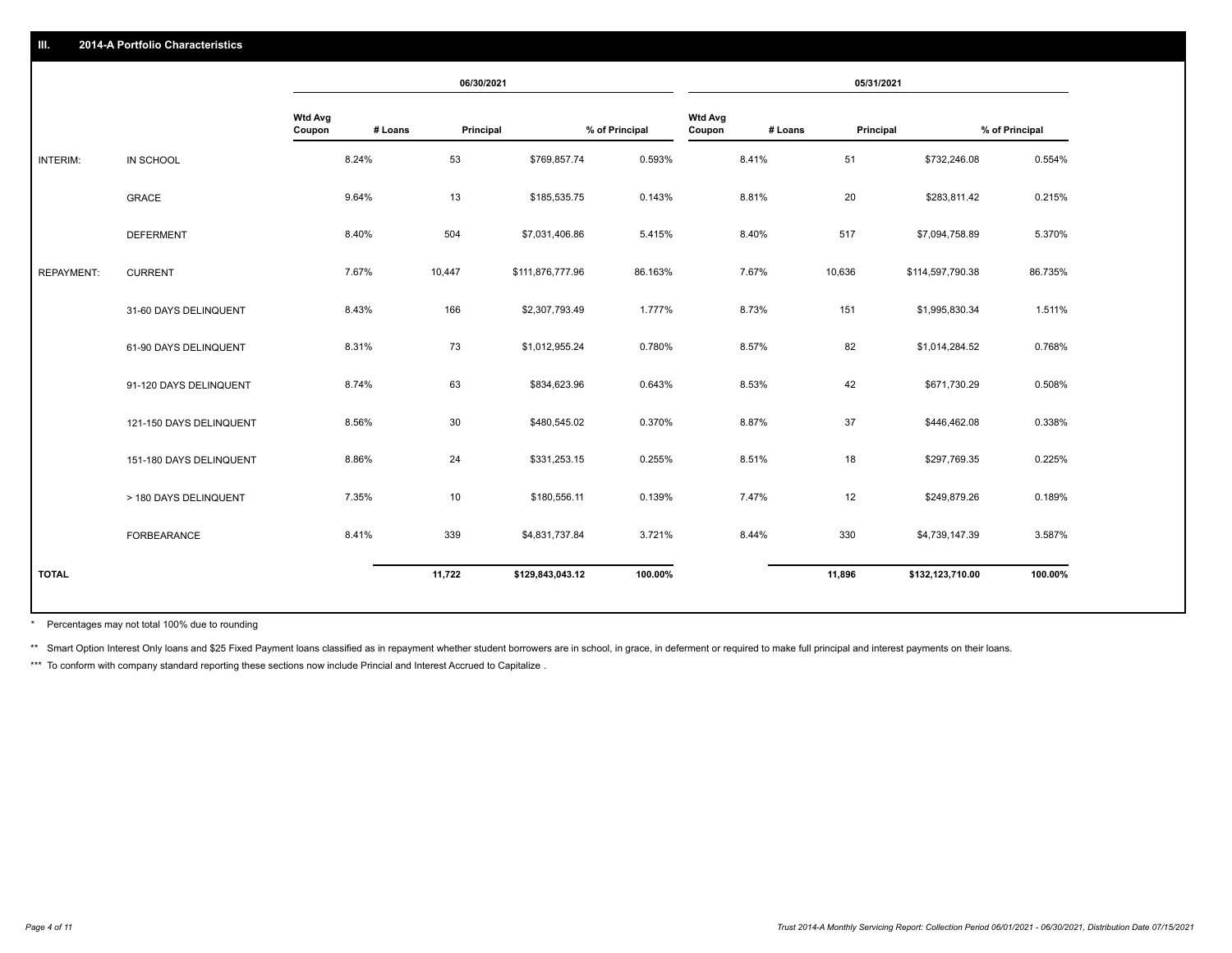|                                                         | 6/30/2021        | 5/31/2021        |
|---------------------------------------------------------|------------------|------------------|
| Pool Balance                                            | \$129,843,043.12 | \$132,123,710.00 |
| Total # Loans                                           | 11,722           | 11,896           |
| Total # Borrowers                                       | 9,228            | 9,362            |
| Weighted Average Coupon                                 | 7.77%            | 7.77%            |
| Weighted Average Remaining Term                         | 180.98           | 180.49           |
| Percent of Pool - Cosigned                              | 93.6%            | 93.6%            |
| Percent of Pool - Non Cosigned                          | 6.4%             | 6.4%             |
| Borrower Interest Accrued for Period                    | \$818,138.75     | \$859,000.68     |
| Outstanding Borrower Interest Accrued                   | \$3,841,323.02   | \$3,953,091.34   |
| Gross Principal Realized Loss - Periodic *              | \$116,503.56     | \$56,340.90      |
| Gross Principal Realized Loss - Cumulative *            | \$17,403,340.81  | \$17,286,837.25  |
| Delinquent Principal Purchased by Servicer - Periodic   | \$0.00           | \$0.00           |
| Delinquent Principal Purchased by Servicer - Cumulative | \$0.00           | \$0.00           |
| Recoveries on Realized Losses - Periodic                | \$16,025.90      | \$52,392.65      |
| Recoveries on Realized Losses - Cumulative              | \$2,104,584.78   | \$2,088,558.88   |
| Net Losses - Periodic                                   | \$100,477.66     | \$3,948.25       |
| Net Losses - Cumulative                                 | \$15,298,756.03  | \$15,198,278.37  |
| <b>Cumulative Gross Defaults</b>                        | \$17,403,340.81  | \$17,286,837.25  |
| Change in Gross Defaults                                | \$116,503.56     | \$56,340.90      |
| Non-Cash Principal Activity - Capitalized Interest      | \$265,048.03     | \$258,388.33     |
| Since Issued Total Constant Prepayment Rate (CPR) (1)   | 6.94%            | 6.99%            |
| <b>Loan Substitutions</b>                               | \$0.00           | \$0.00           |
| <b>Cumulative Loan Substitutions</b>                    | \$0.00           | \$0.00           |
| <b>Unpaid Master Servicing Fees</b>                     | \$0.00           | \$0.00           |
| <b>Unpaid Sub-Servicing Fees</b>                        | \$0.00           | \$0.00           |
| <b>Unpaid Administration Fees</b>                       | \$0.00           | \$0.00           |
| Unpaid Carryover Master Servicing Fees                  | \$0.00           | \$0.00           |
| Unpaid Carryover Sub-Servicing Fees                     | \$0.00           | \$0.00           |
| Note Interest Shortfall                                 | \$0.00           | \$0.00           |

\* In accordance with the Sub-Servicer's current policies and procedures, after September 1, 2017 loans subject to bankruptcy claims generally will not be reported as a charged- off unless and until they are delinquent for

(1) Since Issued Total CPR calculations found in monthly servicing reports issued on or prior to September 15, 2015 originally included loans that were removed from the pool by the sponsor because they became ineligible fo between the cut-off date and settlement date. On October 5, 2015, Since Issued Total CPR calculations were revised to exclude these loans and all prior monthly servicing reports were restated. For additional information, s Issued CPR Methodology' found on page 11 of this report.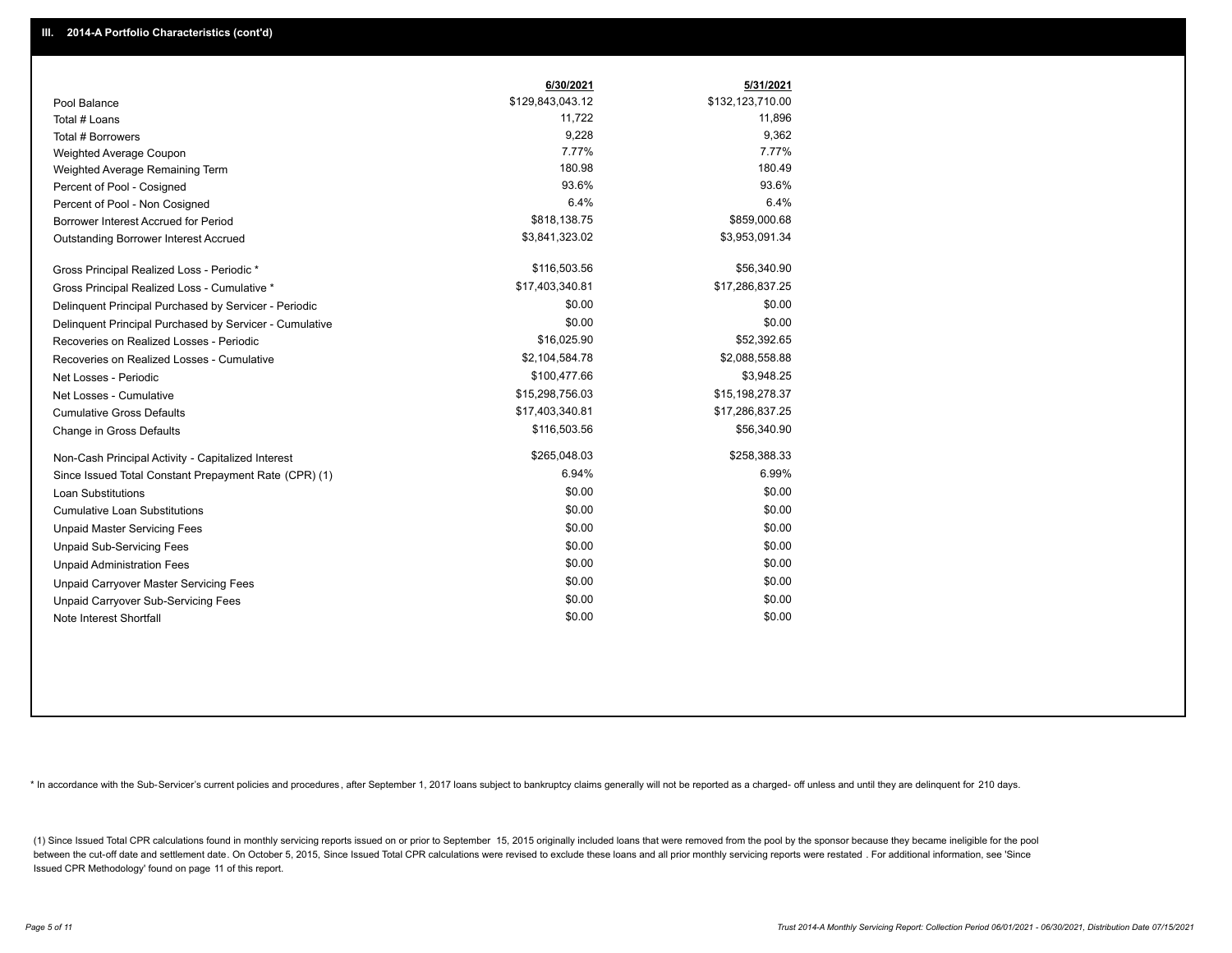## **IV. 2014-A Portfolio Statistics by Loan Program**

|                                                        | Weighted<br>Average | # LOANS | \$ AMOUNT        | $%$ *    |
|--------------------------------------------------------|---------------------|---------|------------------|----------|
| - Smart Option Deferred Loans                          | 8.12%               | 6,092   | \$68,324,890.12  | 52.621%  |
| - Smart Option Fixed Pay Loans                         | 7.67%               | 3,417   | \$45,713,893.00  | 35.207%  |
| - Smart Option Interest-Only Loans                     | 6.56%               | 2,213   | \$15,804,260.00  | 12.172%  |
| - Other Loan Programs                                  | 0.00%               | 0.00    | \$0.00           | 0.000%   |
| <b>Total</b>                                           | 7.77%               | 11,722  | \$129,843,043.12 | 100.000% |
| Prime Indexed Loans -- Monthly Reset Adjustable        |                     |         | \$0.00           |          |
| Prime Indexed Loans -- Monthly Reset Non-Adjustable    |                     |         | \$0.00           |          |
| Prime Indexed Loans -- Quarterly Reset Adjustable      |                     |         | \$0.00           |          |
| Prime Indexed Loans -- Quarterly Reset Non-Adjustable  |                     |         | \$0.00           |          |
| Prime Indexed Loans -- Annual Reset                    |                     |         | \$0.00           |          |
| T-Bill Indexed Loans                                   |                     |         | \$0.00           |          |
| <b>Fixed Rate Loans</b>                                |                     |         | \$16,516,193.43  |          |
| <b>LIBOR Indexed Loans</b>                             |                     |         | \$113,326,849.69 |          |
|                                                        |                     |         |                  |          |
| * Note: Percentages may not total 100% due to rounding |                     |         |                  |          |

To conform with company standard reporting these sections now include Princial and Interest Accrued to Capitalize .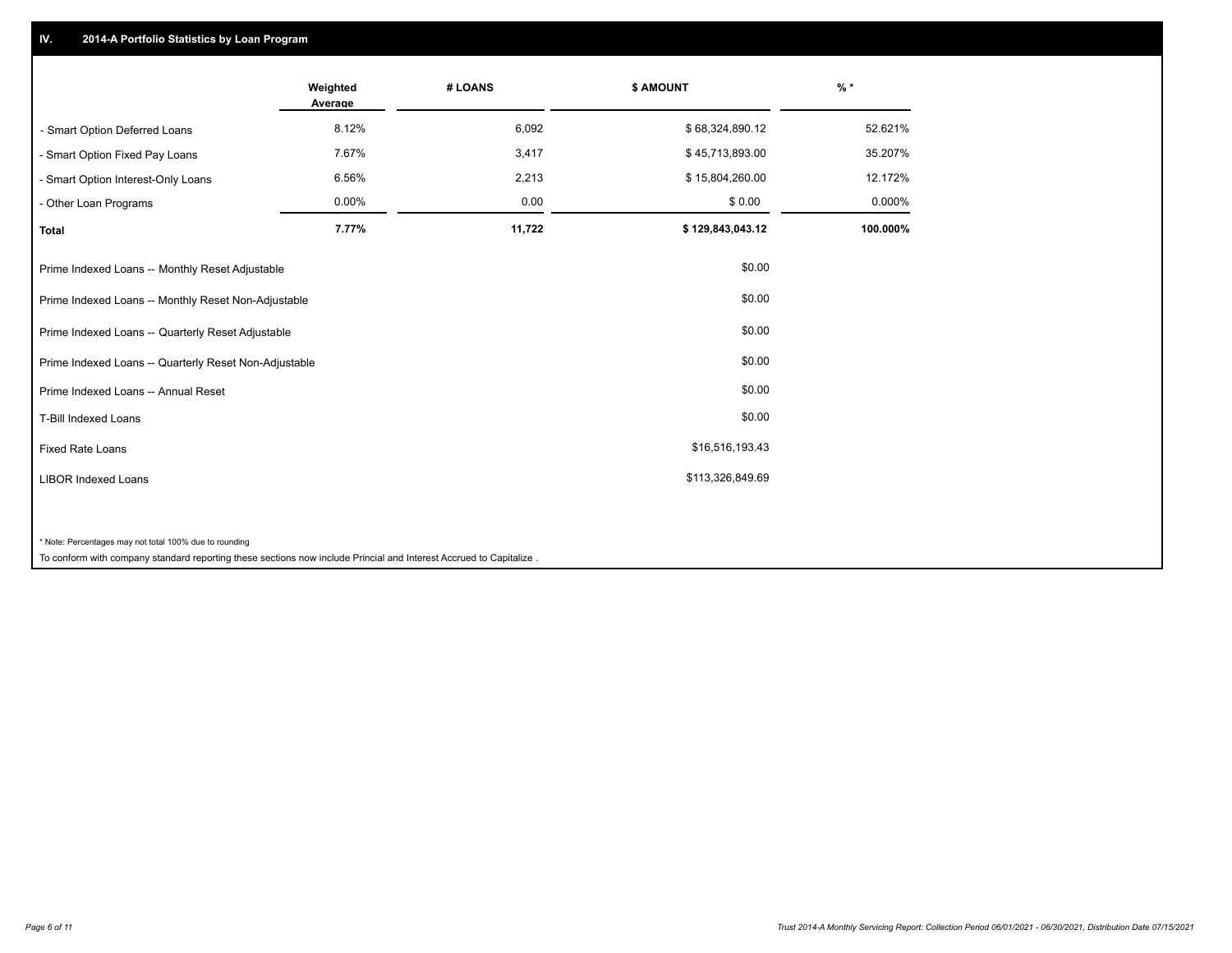| ٧. |       | 2014-A Reserve Account and Principal Distribution Calculations                                                                                                                                                        |                  |  |
|----|-------|-----------------------------------------------------------------------------------------------------------------------------------------------------------------------------------------------------------------------|------------------|--|
| А. |       | <b>Reserve Account</b>                                                                                                                                                                                                |                  |  |
|    |       | Specified Reserve Account Balance                                                                                                                                                                                     | \$958,735.00     |  |
|    |       | Actual Reserve Account Balance                                                                                                                                                                                        | \$958,735.00     |  |
| В. |       | <b>Principal Distribution Amount</b>                                                                                                                                                                                  |                  |  |
|    | i.    | Class A Notes Outstanding                                                                                                                                                                                             | \$53,550,727.42  |  |
|    | ii.   | Pool Balance                                                                                                                                                                                                          | \$129,843,043.12 |  |
|    | iii.  | First Priority Principal Distribution Amount (i - ii)                                                                                                                                                                 | \$0.00           |  |
|    |       |                                                                                                                                                                                                                       |                  |  |
|    | iv.   | Class A and B Notes Outstanding                                                                                                                                                                                       | \$89,550,727.42  |  |
|    | ν.    | First Priority Principal Distribution Amount                                                                                                                                                                          | \$0.00           |  |
|    | vi.   | Pool Balance                                                                                                                                                                                                          | \$129,843,043.12 |  |
|    | vii.  | Specified Overcollateralization Amount                                                                                                                                                                                | \$42,184,330.00  |  |
|    | viii. | Regular Principal Distribution Amount (iv - v) - (vi - vii)                                                                                                                                                           | \$1,892,014.30   |  |
|    |       |                                                                                                                                                                                                                       |                  |  |
|    | ix.   | <b>Notes Outstanding</b>                                                                                                                                                                                              | \$131,550,727.42 |  |
|    | х.    | First Priority Principal Distribution Amount                                                                                                                                                                          | \$0.00           |  |
|    | xi.   | Regular Principal Distribution Amount                                                                                                                                                                                 | \$1,892,014.30   |  |
|    | xii.  | Available Funds (after payment of waterfall items A through J) *                                                                                                                                                      | \$648,853.92     |  |
|    | xiii. | Additional Principal Distribution Amount (min(ix - x - xi, xiii))                                                                                                                                                     | \$324,426.96     |  |
|    |       | * Represents 50% of value if the principal balance of the notes is greater than 10% of initial principal balance of the notes or the Class A and Class B note are reduced to 0, otherwise the<br>full value is shown. |                  |  |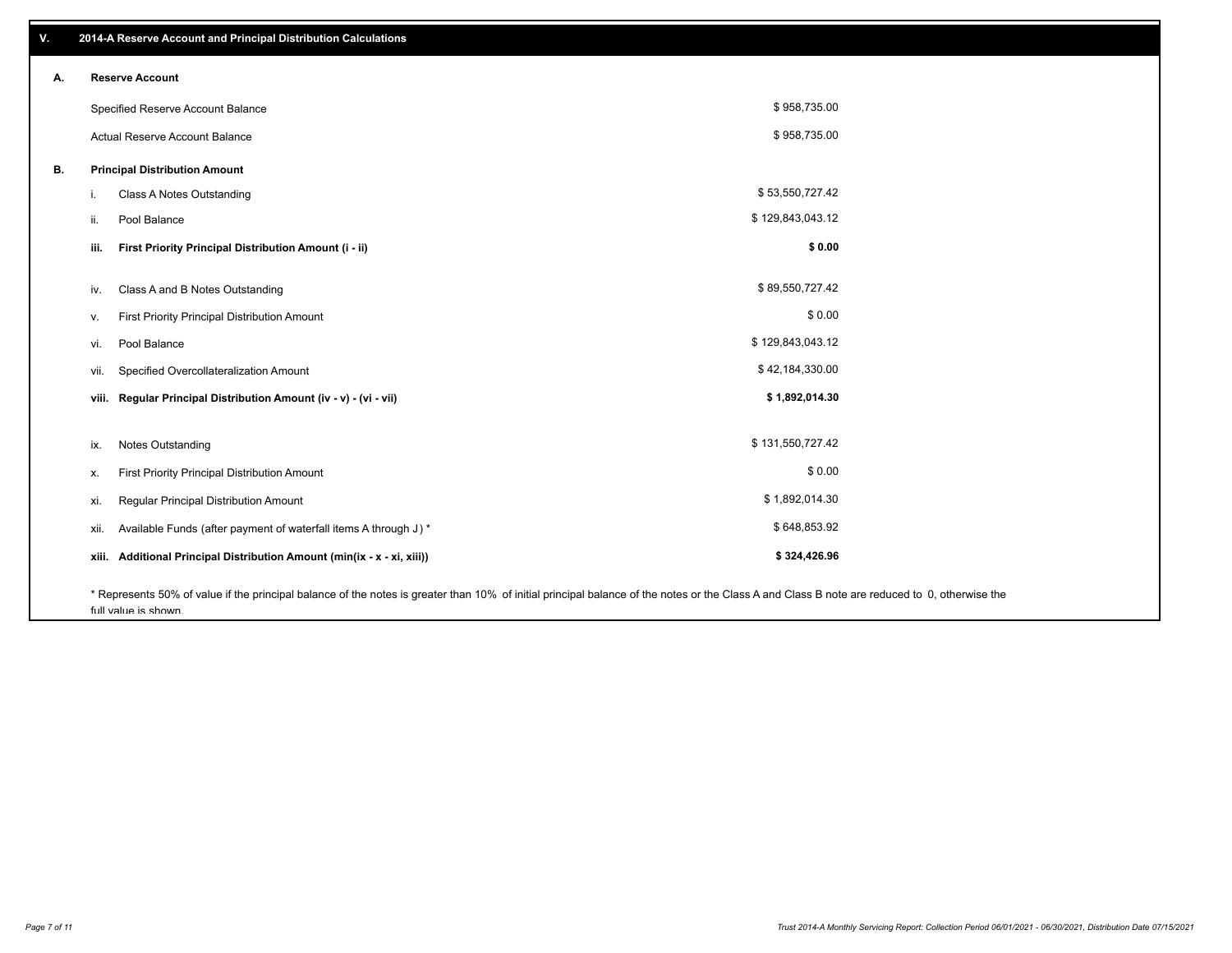| VI. | 2014-A Waterfall for Distributions                                                                                                                                                                    |                    |                      |
|-----|-------------------------------------------------------------------------------------------------------------------------------------------------------------------------------------------------------|--------------------|----------------------|
|     |                                                                                                                                                                                                       | Paid               | <b>Funds Balance</b> |
|     | <b>Total Available Funds</b>                                                                                                                                                                          |                    | \$2,992,508.58       |
| A   | <b>Trustee Fees</b>                                                                                                                                                                                   | \$0.00             | \$2,992,508.58       |
| В   | i. Master Servicing Fees                                                                                                                                                                              | \$5,483.40         | \$2,987,025.18       |
|     | ii. Sub-Servicing Fees                                                                                                                                                                                | \$90,131.70        | \$2,896,893.48       |
| C   | i. Administration Fees                                                                                                                                                                                | \$6,667.00         | \$2,890,226.48       |
|     | ii. Unreimbursed Administrator Advances plus any Unpaid                                                                                                                                               | \$0.00             | \$2,890,226.48       |
| D   | Class A Noteholders Interest Distribution Amount                                                                                                                                                      | \$71,858.26        | \$2,818,368.22       |
| E   | <b>First Priority Principal Payment</b>                                                                                                                                                               | \$0.00             | \$2,818,368.22       |
| F   | Class B Noteholders Interest Distribution Amount                                                                                                                                                      | \$120,000.00       | \$2,698,368.22       |
| G   | Class C Noteholders Interest Distribution Amount                                                                                                                                                      | \$157,500.00       | \$2,540,868.22       |
| H   | Reinstatement Reserve Account                                                                                                                                                                         | \$0.00             | \$2,540,868.22       |
|     | Regular Principal Distribution                                                                                                                                                                        | \$1,892,014.30     | \$648,853.92         |
| J   | i. Carryover Master Servicing Fees                                                                                                                                                                    | \$0.00             | \$648,853.92         |
|     | ii. Carryover Sub-servicing Fees                                                                                                                                                                      | \$0.00             | \$648,853.92         |
| Κ   | Additional Principal Distribution Amount                                                                                                                                                              | \$324,426.96       | \$324,426.96         |
| L   | Unpaid Expenses of Trustee                                                                                                                                                                            | \$0.00             | \$324,426.96         |
| М   | Unpaid Expenses of Administrator                                                                                                                                                                      | \$0.00             | \$324,426.96         |
| N   | Remaining Funds to the Excess Distribution Certificateholder                                                                                                                                          | \$324,426.96       | \$0.00               |
|     | <b>Waterfall Conditions</b>                                                                                                                                                                           |                    |                      |
|     |                                                                                                                                                                                                       |                    |                      |
| А.  | <b>Class C Noteholders' Interest Distribution Condition</b>                                                                                                                                           |                    |                      |
|     | Pool Balance<br>i.                                                                                                                                                                                    | \$129,843,043.12   |                      |
|     | Class A and B Notes Outstanding<br>ii.                                                                                                                                                                | \$89,550,727.42    |                      |
|     | Class C Noteholders' Interest Distribution Ratio (i / ii)<br>iii.                                                                                                                                     | 144.99%<br>110.00% |                      |
|     | Minimum Ratio<br>iv.                                                                                                                                                                                  | Υ                  |                      |
|     | Is the Class C Noteholders' Interest Distribution Condition Satisfied (iii > iv)<br>v.                                                                                                                |                    |                      |
|     | * Note: If the Class C Noteholders' Interest Distribution Condition is satisfied then the amount of interest accrued at the Class C Rate for the Accrual Period is Released on the distribution Date. |                    |                      |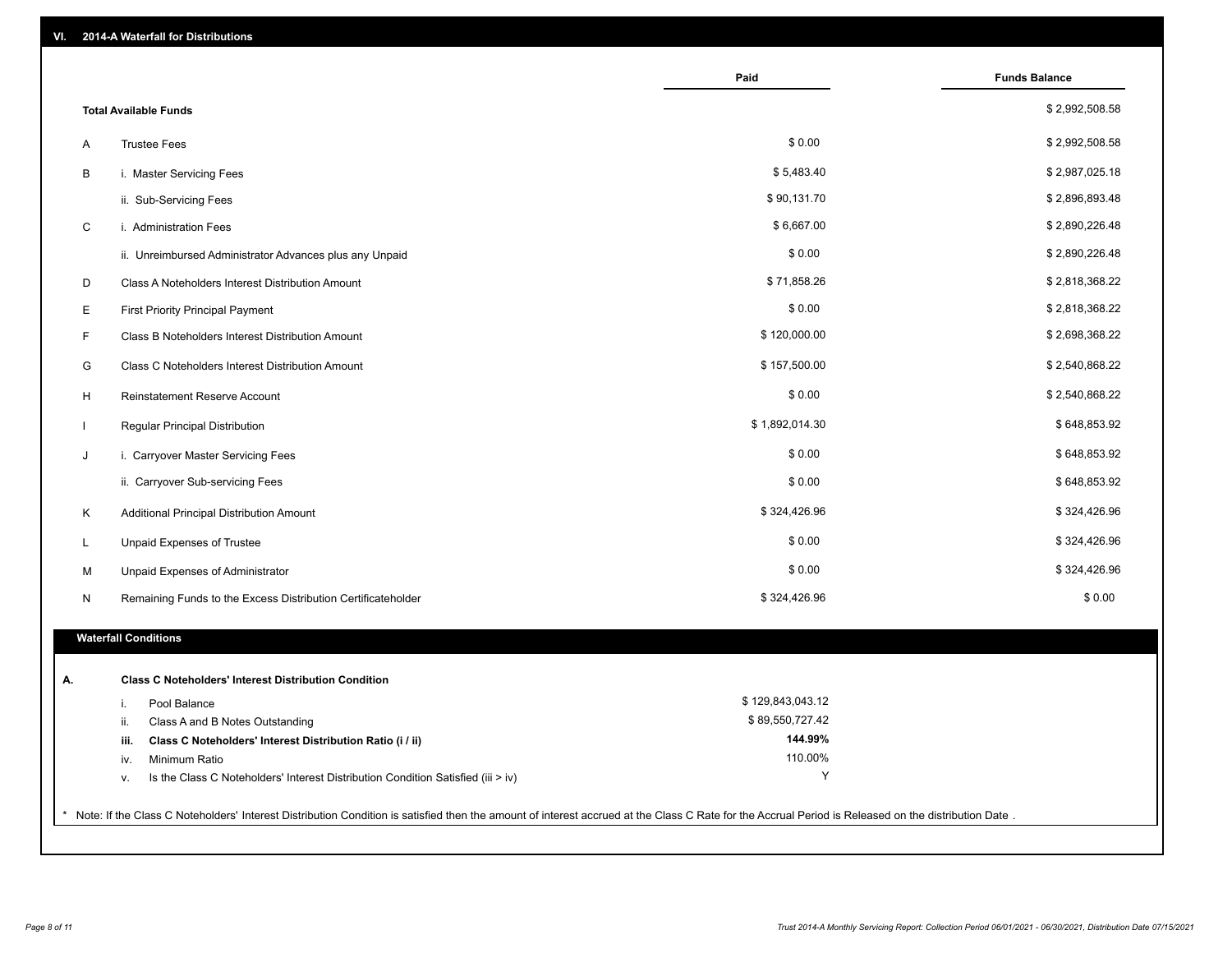| <b>Distribution Amounts</b>                                |                         |                         |                         |
|------------------------------------------------------------|-------------------------|-------------------------|-------------------------|
|                                                            | A <sub>2</sub> A        | A2B                     | A3                      |
| Cusip/Isin                                                 | 784456AB1               | 784456AC9               | 784456AD7               |
| <b>Beginning Balance</b>                                   | \$1,775,363.71          | \$1,775,363.71          | \$50,000,000.00         |
| Index                                                      | <b>FIXED</b>            | <b>LIBOR</b>            | <b>LIBOR</b>            |
| Spread/Fixed Rate                                          | 3.05%                   | 1.15%                   | 1.50%                   |
| Record Date (Days Prior to Distribution)                   | 1 NEW YORK BUSINESS DAY | 1 NEW YORK BUSINESS DAY | 1 NEW YORK BUSINESS DAY |
| <b>Accrual Period Begin</b>                                | 6/15/2021               | 6/15/2021               | 6/15/2021               |
| <b>Accrual Period End</b>                                  | 7/15/2021               | 7/15/2021               | 7/15/2021               |
| <b>Daycount Fraction</b>                                   | 0.08333333              | 0.08333333              | 0.08333333              |
| Interest Rate*                                             | 3.05000%                | 1.22288%                | 1.57288%                |
| <b>Accrued Interest Factor</b>                             | 0.002541665             | 0.001019064             | 0.001310733             |
| <b>Current Interest Due</b>                                | \$4,512.38              | \$1,809.21              | \$65,536.67             |
| Interest Shortfall from Prior Period Plus Accrued Interest | $\mathsf{\$}$ -         | $$ -$                   | $\mathsf{\$}$ -         |
| <b>Total Interest Due</b>                                  | \$4,512.38              | \$1,809.21              | \$65,536.67             |
| Interest Paid                                              | \$4,512.38              | \$1,809.21              | \$65,536.67             |
| <b>Interest Shortfall</b>                                  | $\frac{1}{2}$           | $$ -$                   | $$ -$                   |
| <b>Principal Paid</b>                                      | \$1,108,220.63          | \$1,108,220.63          | $$ -$                   |
| <b>Ending Principal Balance</b>                            | \$667,143.08            | \$667,143.08            | \$50,000,000.00         |
| Paydown Factor                                             | 0.016297362             | 0.016297362             | 0.000000000             |
| <b>Ending Balance Factor</b>                               | 0.009810928             | 0.009810928             | 1.000000000             |

\* Pay rates for Current Distribution. For the interest rates applicable to the next distribution date, please see https://www.salliemae.com/about/investors/data/SMBabrate.txt.

**VII. 2014-A Distributions**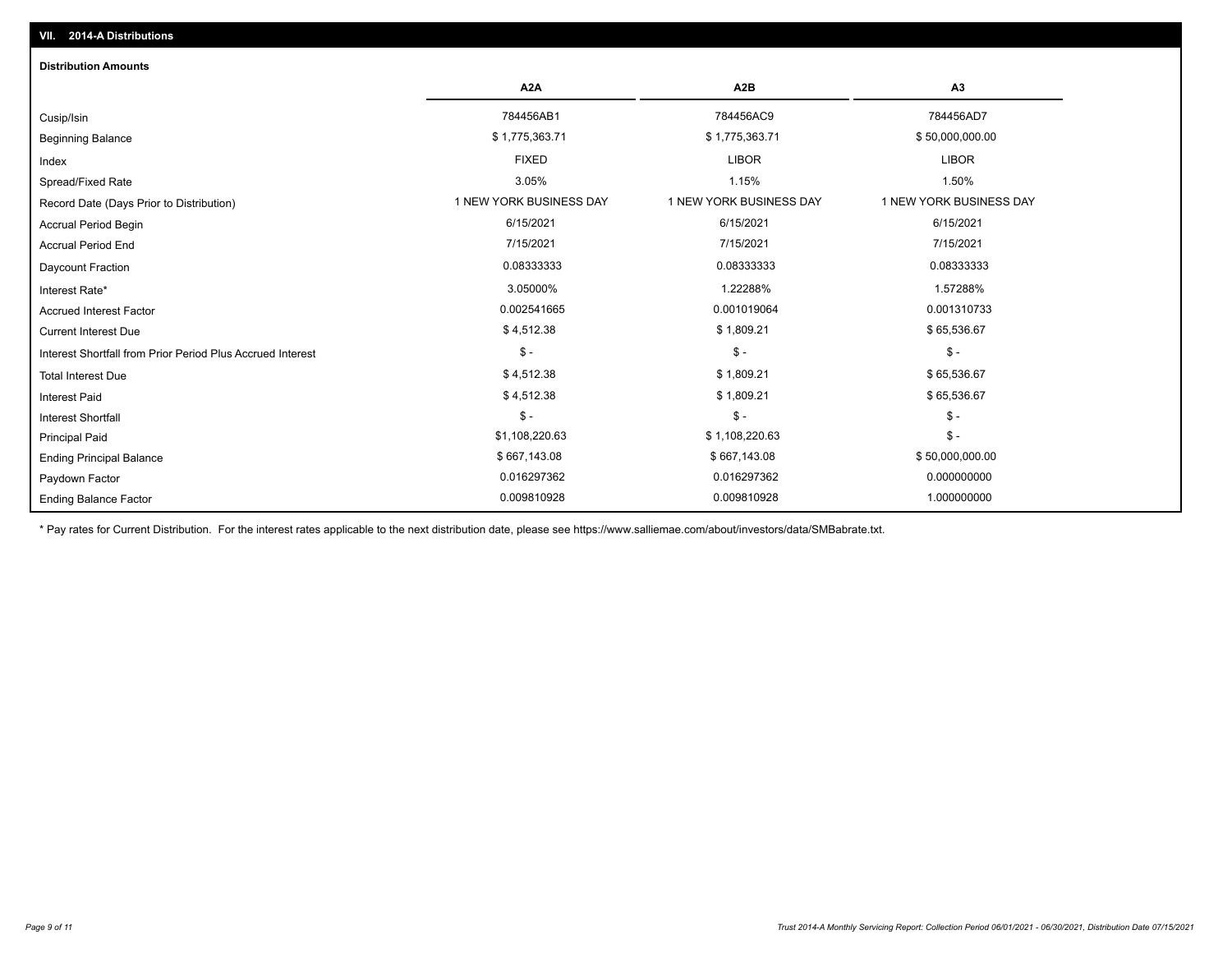| <b>Distribution Amounts</b>                                |                         |                         |
|------------------------------------------------------------|-------------------------|-------------------------|
|                                                            | в                       | C                       |
| Cusip/Isin                                                 | 784456AE5               | 784456AF2               |
| <b>Beginning Balance</b>                                   | \$36,000,000.00         | \$42,000,000.00         |
| Index                                                      | <b>FIXED</b>            | <b>FIXED</b>            |
| Spread/Fixed Rate                                          | 4.00%                   | 4.50%                   |
| Record Date (Days Prior to Distribution)                   | 1 NEW YORK BUSINESS DAY | 1 NEW YORK BUSINESS DAY |
| <b>Accrual Period Begin</b>                                | 6/15/2021               | 6/15/2021               |
| <b>Accrual Period End</b>                                  | 7/15/2021               | 7/15/2021               |
| Daycount Fraction                                          | 0.08333333              | 0.08333333              |
| Interest Rate*                                             | 4.00000%                | 4.50000%                |
| <b>Accrued Interest Factor</b>                             | 0.003333333             | 0.003750000             |
| <b>Current Interest Due</b>                                | \$120,000.00            | \$157,500.00            |
| Interest Shortfall from Prior Period Plus Accrued Interest | $\mathsf{\$}$ -         | $\mathsf{\$}$ -         |
| <b>Total Interest Due</b>                                  | \$120,000.00            | \$157,500.00            |
| <b>Interest Paid</b>                                       | \$120,000.00            | \$157,500.00            |
| Interest Shortfall                                         | $\frac{1}{2}$           | $$ -$                   |
| <b>Principal Paid</b>                                      | $\mathsf{\$}$ -         | $$ -$                   |
| <b>Ending Principal Balance</b>                            | \$36,000,000.00         | \$42,000,000.00         |
| Paydown Factor                                             | 0.000000000             | 0.000000000             |
| <b>Ending Balance Factor</b>                               | 1.000000000             | 1.000000000             |

\* Pay rates for Current Distribution. For the interest rates applicable to the next distribution date, please see https://www.salliemae.com/about/investors/data/SMBabrate.txt.

**VII. 2014-A Distributions**